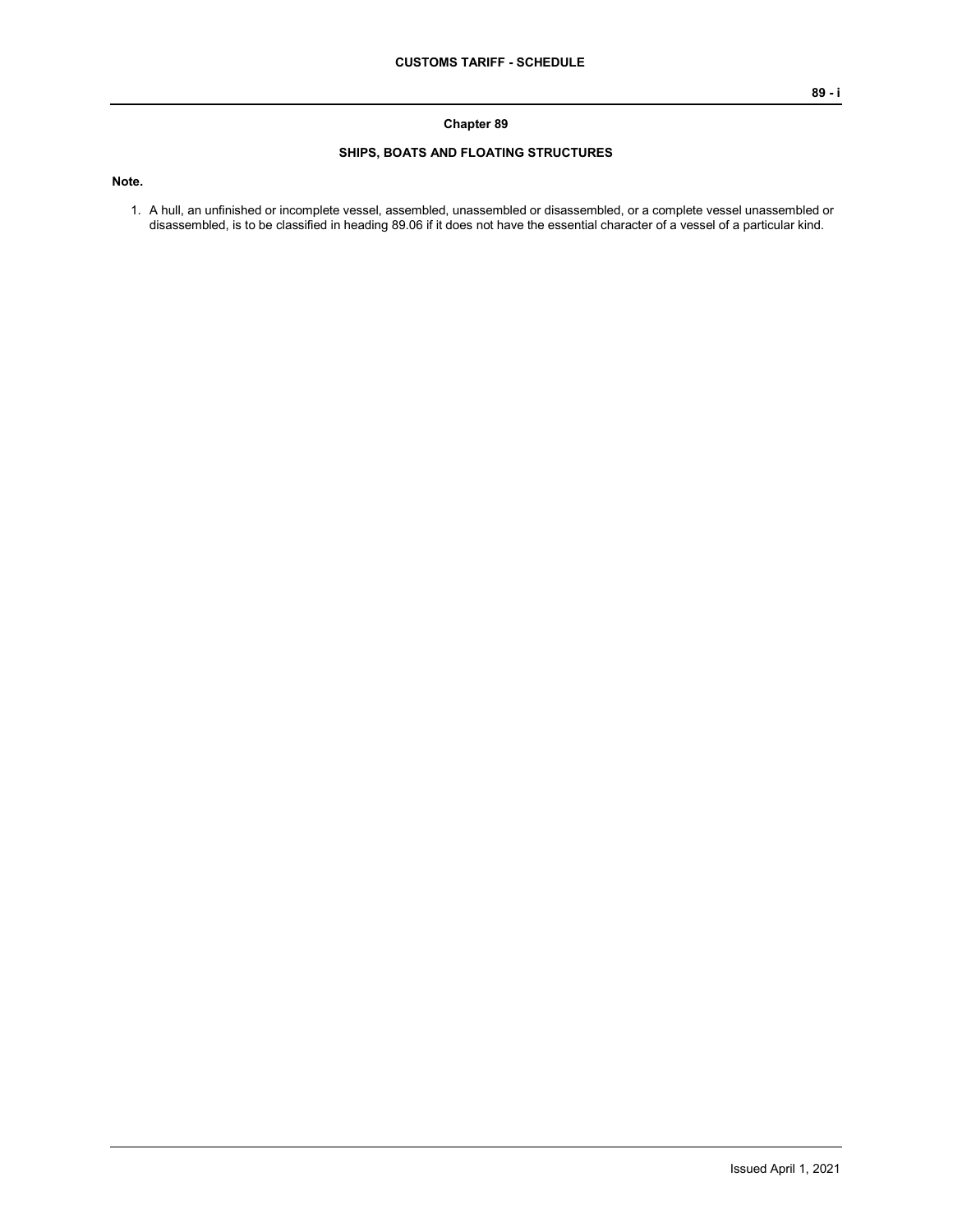## **CUSTOMS TARIFF - SCHEDULE**

| <b>Tariff</b><br><b>Item</b> | <b>SS</b> | <b>Description of Goods</b>                                                                                                       | Unit of<br>Meas. | <b>MFN</b><br><b>Tariff</b> | <b>Applicable</b><br><b>Preferential Tariffs</b>                                                                                                                                 |
|------------------------------|-----------|-----------------------------------------------------------------------------------------------------------------------------------|------------------|-----------------------------|----------------------------------------------------------------------------------------------------------------------------------------------------------------------------------|
| 89.01                        |           | Cruise ships, excursion boats, ferry-boats, cargo ships, barges and<br>similar vessels for the transport of persons or goods.     |                  |                             |                                                                                                                                                                                  |
| 8901.10                      |           | -Cruise ships, excursion boats and similar vessels principally designed<br>for the transport of persons; ferry-boats of all kinds |                  |                             |                                                                                                                                                                                  |
|                              |           | 8901.10.10 00 - - - Of dimensions exceeding a length of 294.13 m and a beam of 32.31 m                                            | <b>NMB</b>       | 25%                         | CCCT, LDCT, UST,<br>MXT, CIAT, CT, CRT,<br>IT, NT, SLT, PT, COLT,<br>JT, PAT, HNT, UAT,<br>CPTPT: Free<br>GPT: 25%<br><b>KRT: 9%</b><br>CEUT, UKT: 9%                            |
| 8901.10.90 00 - - - Other    |           |                                                                                                                                   | <b>NMB</b>       | 25%                         | CCCT, LDCT, UST,<br>MXT, CIAT, CT, CRT,<br>PT, COLT, JT, PAT,<br>HNT, UAT: Free<br>GPT: 25%<br>IT: 7.5%<br>NT: 7.5%<br>SLT: 7.5%<br><b>KRT: 9%</b><br>CEUT, UKT: 9%<br>CPTPT: 8% |
| 8901.20                      |           | -Tankers                                                                                                                          |                  |                             |                                                                                                                                                                                  |
|                              |           | 8901.20.10 00 - - - Of dimensions exceeding a length of 294.13 m and a beam of 32.31 m                                            | <b>NMB</b>       | 25%                         | CCCT, LDCT, UST,<br>MXT, CIAT, CT, CRT,<br>IT, NT, SLT, PT, COLT,<br>JT, PAT, HNT, KRT,<br>CEUT, UAT, CPTPT,<br>UKT: Free<br>GPT: 25%                                            |
| 8901.20.90 00 - - - Other    |           |                                                                                                                                   | <b>NMB</b>       | 25%                         | CCCT, LDCT, UST,<br>MXT, CIAT, CT, CRT,<br>IT, NT, SLT, PT, COLT,<br>JT, PAT, HNT, CEUT,<br>UAT, UKT: Free<br>GPT: 25%<br><b>KRT: 9%</b><br>CPTPT: 8%                            |
|                              |           | 8901.30.00 00 -Refrigerated vessels, other than those of subheading 8901.20                                                       | <b>NMB</b>       | 25%                         | CCCT, LDCT, UST,<br>MXT, CIAT, CT, CRT,<br>IT, NT, SLT, PT, COLT,<br>JT, PAT, HNT, KRT,<br>CEUT, UAT, UKT: Free<br>GPT: 25%<br>CPTPT: 8%                                         |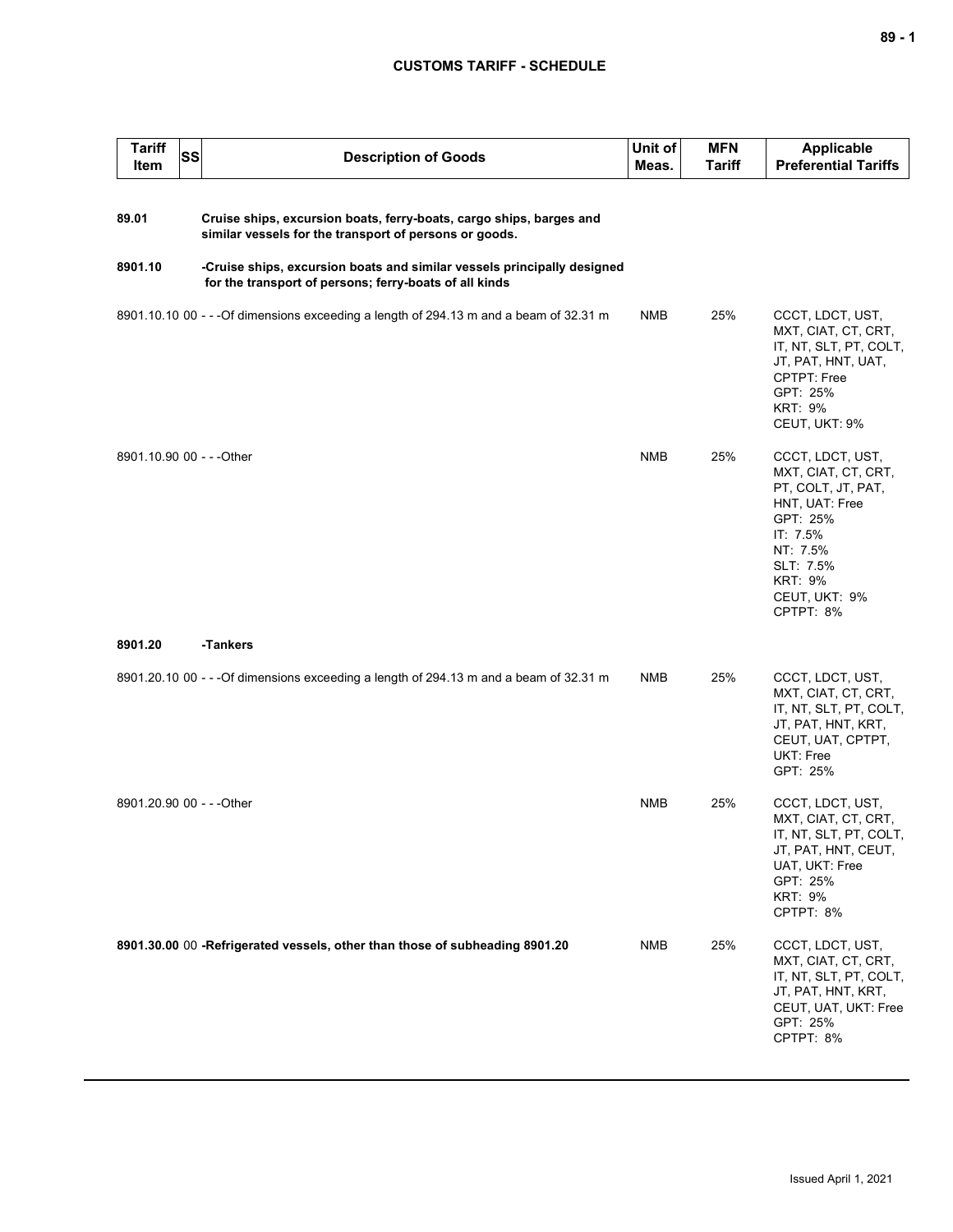| <b>Tariff</b><br>Item       | <b>SS</b> | <b>Description of Goods</b>                                                                                | Unit of<br>Meas. | <b>MFN</b><br><b>Tariff</b> | Applicable<br><b>Preferential Tariffs</b>                                                                                                                                     |
|-----------------------------|-----------|------------------------------------------------------------------------------------------------------------|------------------|-----------------------------|-------------------------------------------------------------------------------------------------------------------------------------------------------------------------------|
| 8901.90                     |           | -Other vessels for the transport of goods and other vessels for the<br>transport of both persons and goods |                  |                             |                                                                                                                                                                               |
|                             |           | 8901.90.10 00 - - - Open vessels                                                                           | <b>NMB</b>       | 15%                         | CCCT, LDCT, UST,<br>MXT, CIAT, CT, CRT,<br>IT, NT, SLT, PT, COLT,<br>JT, PAT, HNT, KRT,<br>CEUT, UAT, UKT: Free<br>GPT: 15%<br>CPTPT: 5%                                      |
|                             |           | $--$ Other:                                                                                                |                  |                             |                                                                                                                                                                               |
|                             |           | 8901.90.91 00 - - - - Of dimensions exceeding a length of 294.13 m and a beam of 32.31 m                   | <b>NMB</b>       | 25%                         | CCCT, LDCT, UST,<br>MXT, CIAT, CT, CRT,<br>IT, NT, SLT, PT, COLT,<br>JT, PAT, HNT, KRT,<br>CEUT, UAT, CPTPT,<br>UKT: Free<br>GPT: 25%                                         |
| 8901.90.99 00 - - - - Other |           |                                                                                                            | <b>NMB</b>       | 25%                         | CCCT, LDCT, UST,<br>MXT, CIAT, CT, CRT,<br>PT, COLT, JT, PAT,<br>HNT, CEUT, UAT,<br>UKT: Free<br>GPT: 25%<br>IT: 7.5%<br>NT: 7.5%<br>SLT: 7.5%<br><b>KRT: 9%</b><br>CPTPT: 8% |
| 8902.00                     |           | Fishing vessels; factory ships and other vessels for processing or<br>preserving fishery products.         |                  |                             |                                                                                                                                                                               |
|                             |           | 8902.00.10 00 - - - Of a registered length not exceeding 30.5 m                                            | <b>NMB</b>       | 25%                         | CCCT, LDCT, UST,<br>MXT, CIAT, CT, CRT,<br>IT, NT, SLT, PT, COLT,<br>JT, PAT, HNT, CEUT,<br>UAT, UKT: Free<br>GPT: 25%<br><b>KRT: 9%</b><br>CPTPT: 8%                         |
|                             |           | 8902.00.20 00 - - - Of a registered length exceeding 30.5 m                                                | <b>NMB</b>       | Free                        | CCCT, LDCT, GPT,<br>UST, MXT, CIAT, CT,<br>CRT, IT, NT, SLT, PT,<br>COLT, JT, PAT, HNT,<br>KRT, CEUT, UAT,<br>CPTPT, UKT: Free                                                |
| 89.03                       |           | Yachts and other vessels for pleasure or sports; rowing boats and<br>canoes.                               |                  |                             |                                                                                                                                                                               |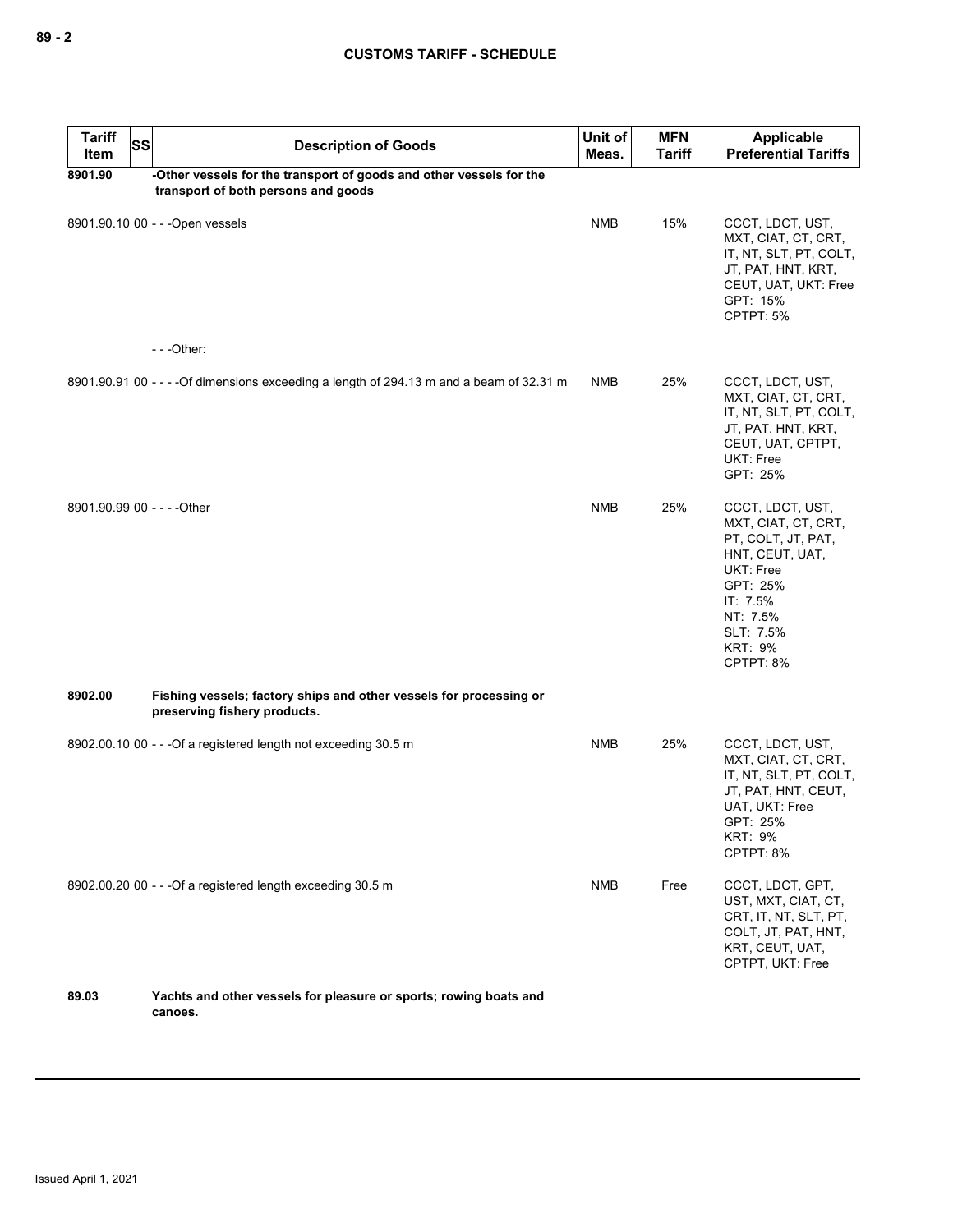| <b>Tariff</b>             | <b>SS</b> | <b>Description of Goods</b>                                                                                      | Unit of                  | <b>MFN</b>    | <b>Applicable</b>                                                                                                                           |
|---------------------------|-----------|------------------------------------------------------------------------------------------------------------------|--------------------------|---------------|---------------------------------------------------------------------------------------------------------------------------------------------|
| Item                      |           |                                                                                                                  | Meas.                    | <b>Tariff</b> | <b>Preferential Tariffs</b>                                                                                                                 |
| 8903.10.00 00 -Inflatable |           | -Other:                                                                                                          | <b>NMB</b>               | 9.5%          | CCCT, LDCT, UST,<br>MXT, CIAT, CT, CRT,<br>IT, NT, SLT, PT, COLT,<br>JT, PAT, HNT, KRT,<br>CEUT, UAT, CPTPT,<br><b>UKT: Free</b><br>GPT: 5% |
|                           |           |                                                                                                                  |                          |               |                                                                                                                                             |
| 8903.91.00                |           | - -Sailboats, with or without auxiliary motor                                                                    |                          | 9.5%          | CCCT, LDCT, UST,<br>MXT, CIAT, CT, CRT,<br>IT, NT, SLT, PT, COLT,<br>JT, PAT, HNT, KRT,<br>CEUT, UAT, CPTPT,<br><b>UKT: Free</b><br>GPT: 5% |
|                           |           | ----- With auxiliary motor:                                                                                      | <b>NMB</b>               |               |                                                                                                                                             |
|                           |           | - - - - - Without auxiliary motor:                                                                               | <b>NMB</b>               |               |                                                                                                                                             |
|                           |           |                                                                                                                  | <b>NMB</b>               |               |                                                                                                                                             |
|                           |           |                                                                                                                  | <b>NMB</b><br><b>NMB</b> |               |                                                                                                                                             |
| 8903.92.00                |           | - - Motorboats, other than outboard motorboats<br>-----Cabin cruisers:                                           |                          | 9.5%          | CCCT, LDCT, UST,<br>MXT, CIAT, CT, CRT,<br>IT, NT, SLT, PT, COLT,<br>JT, PAT, HNT, KRT,<br>CEUT, UAT, CPTPT,<br><b>UKT: Free</b><br>GPT: 5% |
|                           |           |                                                                                                                  | <b>NMB</b>               |               |                                                                                                                                             |
|                           |           |                                                                                                                  | <b>NMB</b>               |               |                                                                                                                                             |
|                           |           | -----Inboard motorboats:<br>21 - - - - - - Personal watercraft, of an overall length not exceeding 4 m, inboard, |                          |               |                                                                                                                                             |
|                           |           | water-jet driven, designed to be operated in a sitting, standing or                                              | <b>NMB</b>               |               |                                                                                                                                             |
|                           |           |                                                                                                                  | <b>NMB</b>               |               |                                                                                                                                             |
|                           |           |                                                                                                                  | <b>NMB</b>               |               |                                                                                                                                             |
|                           |           |                                                                                                                  | <b>NMB</b>               |               |                                                                                                                                             |
|                           |           | -----Inboard/outboard motorboats:                                                                                |                          |               |                                                                                                                                             |
|                           |           |                                                                                                                  | <b>NMB</b>               |               |                                                                                                                                             |
|                           |           |                                                                                                                  | <b>NMB</b><br><b>NMB</b> |               |                                                                                                                                             |
| 8903.99                   |           | - -Other                                                                                                         |                          |               |                                                                                                                                             |
|                           |           | 8903.99.10 00 - - - Racing shells                                                                                | <b>NMB</b>               | Free          | CCCT, LDCT, GPT,<br>UST, MXT, CIAT, CT,<br>CRT, IT, NT, SLT, PT,<br>COLT, JT, PAT, HNT,<br>KRT, CEUT, UAT,<br>CPTPT, UKT: Free              |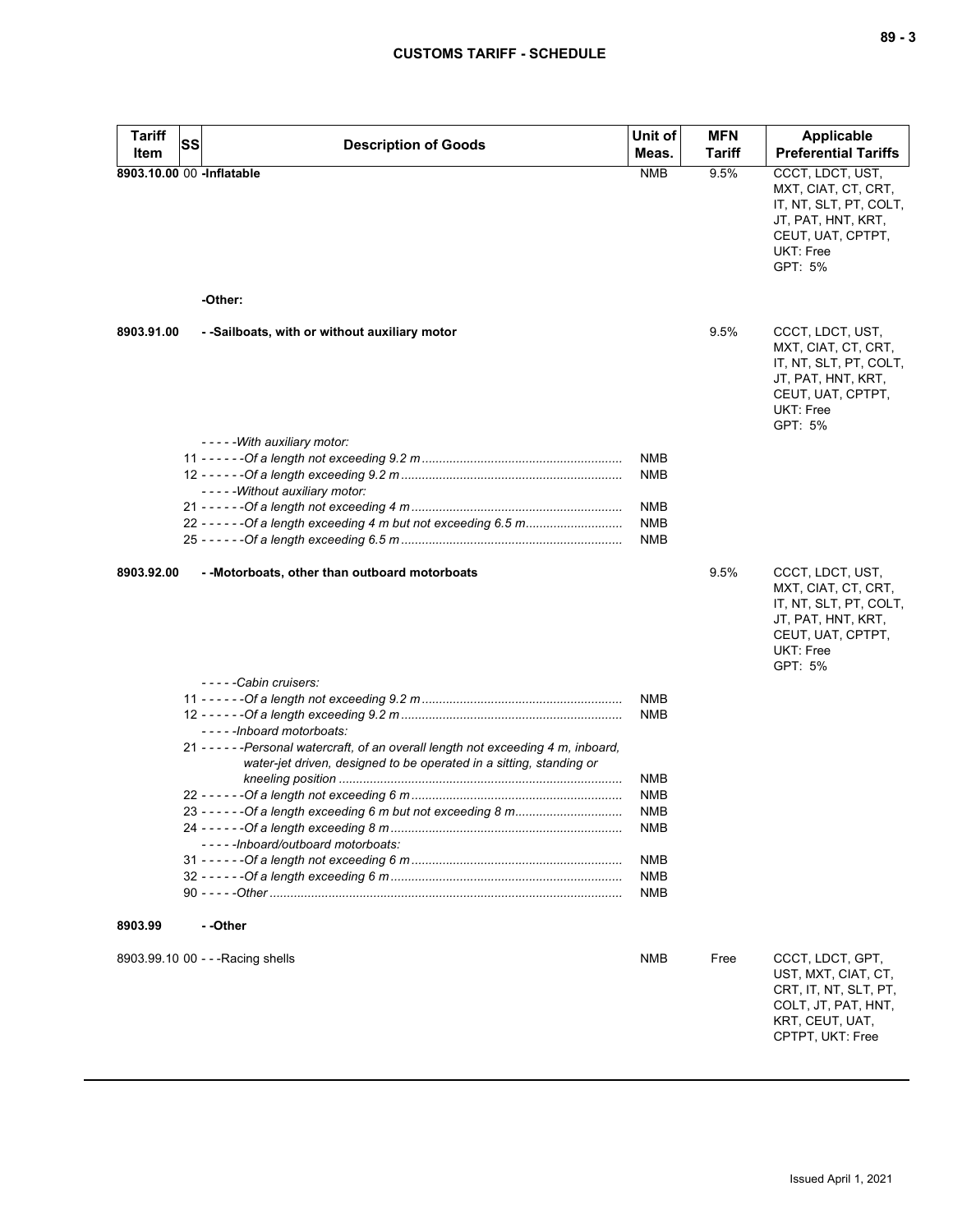| <b>Tariff</b><br>Item   | SS | <b>Description of Goods</b>                                                                                                                                                                                              | Unit of<br>Meas.                              | <b>MFN</b><br><b>Tariff</b> | Applicable<br><b>Preferential Tariffs</b>                                                                                                                                           |
|-------------------------|----|--------------------------------------------------------------------------------------------------------------------------------------------------------------------------------------------------------------------------|-----------------------------------------------|-----------------------------|-------------------------------------------------------------------------------------------------------------------------------------------------------------------------------------|
| 8903.99.90              |    | $- -$ Other                                                                                                                                                                                                              |                                               | 9.5%                        | CCCT, LDCT, UST,<br>MXT, CIAT, CT, CRT,<br>IT, NT, SLT, PT, COLT,<br>JT, PAT, HNT, KRT,<br>CEUT, UAT, CPTPT,<br>UKT: Free<br>GPT: 5%                                                |
|                         |    | -----Outboard motorboats:                                                                                                                                                                                                | <b>NMB</b><br><b>NMB</b><br><b>NMB</b><br>NMB |                             |                                                                                                                                                                                     |
|                         |    | 8904.00.00 00 Tugs and pusher craft.                                                                                                                                                                                     | <b>NMB</b>                                    | 25%                         | CCCT, LDCT, UST,<br>MXT, CIAT, CT, CRT,<br>PT, COLT, JT, PAT,<br>HNT, UAT: Free<br>GPT: 25%<br>IT: 7.5%<br>NT: 7.5%<br>SLT: 7.5%<br><b>KRT: 9%</b><br>CEUT, UKT: 9%<br>CPTPT: 15.5% |
| 89.05                   |    | Light-vessels, fire-floats, dredgers, floating cranes, and other vessels<br>the navigability of which is subsidiary to their main function; floating<br>docks; floating or submersible drilling or production platforms. |                                               |                             |                                                                                                                                                                                     |
| 8905.10.00 00 -Dredgers |    |                                                                                                                                                                                                                          | <b>NMB</b>                                    | 25%                         | CCCT, LDCT, UST,<br>MXT, CIAT, CT, CRT,<br>PT, COLT, JT, PAT,<br>HNT, CEUT, UAT,<br>UKT: Free<br>GPT: 25%<br>IT: 7.5%<br>NT: 7.5%<br>SLT: 7.5%<br><b>KRT: 9%</b><br>CPTPT: 15.5%    |
| 8905.20                 |    | -Floating or submersible drilling or production platforms                                                                                                                                                                |                                               |                             |                                                                                                                                                                                     |
|                         |    | ---Drilling platforms:                                                                                                                                                                                                   |                                               |                             |                                                                                                                                                                                     |
|                         |    | 8905.20.11 00 - - - - Used in drilling activity for exploration, delineation or development of<br>offshore projects                                                                                                      | <b>NMB</b>                                    | Free                        | CCCT, LDCT, GPT,<br>UST, MXT, CIAT, CT,<br>CRT, IT, NT, SLT, PT,<br>COLT, JT, PAT, HNT,<br>KRT, CEUT, UAT,<br>UKT: Free<br>CPTPT: 6.5%                                              |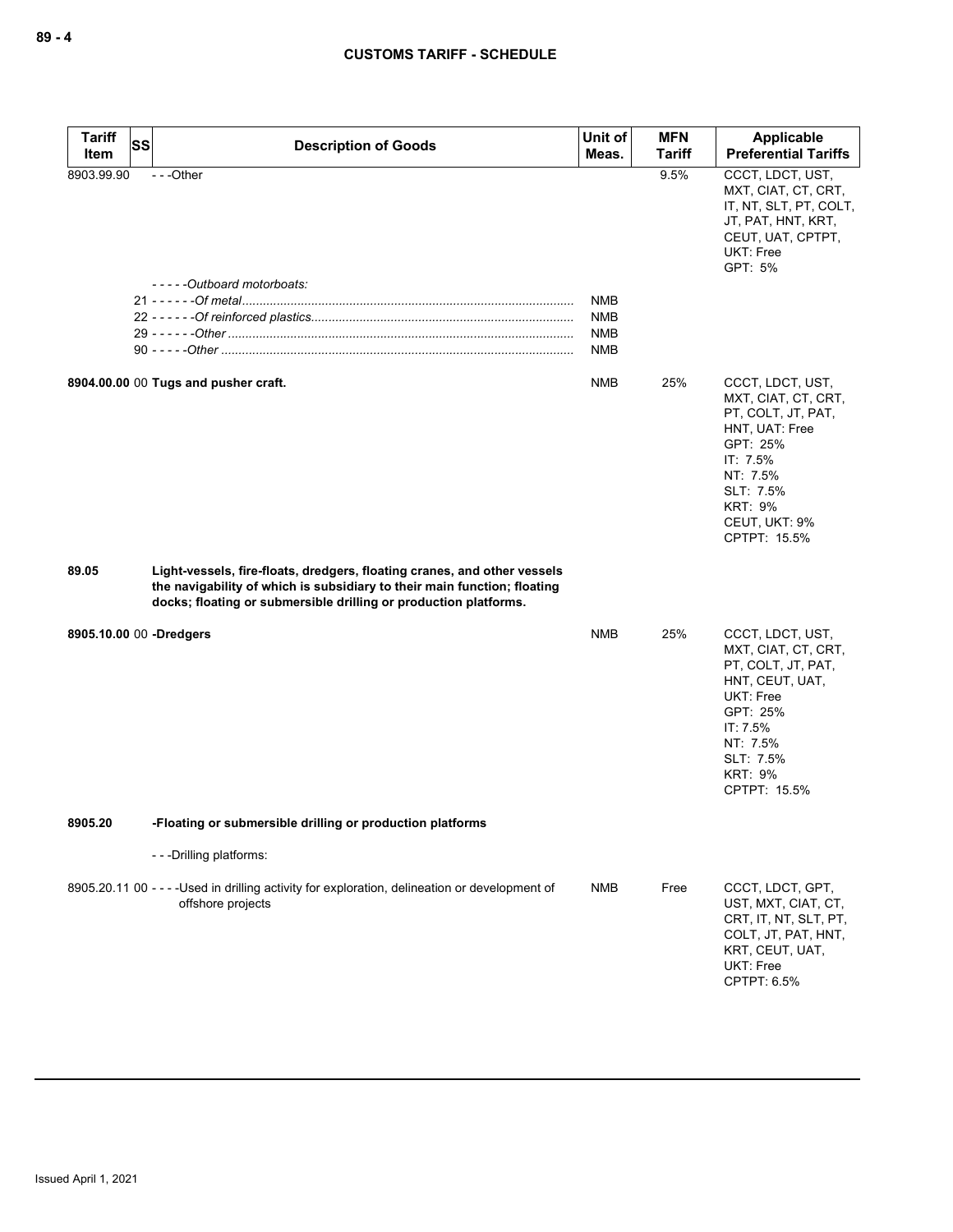| $\overline{\phantom{a}}$<br>$\sim$ |  | -<br>۰. |
|------------------------------------|--|---------|
|------------------------------------|--|---------|

| <b>Tariff</b>               | SS | <b>Description of Goods</b>                                                                                                                                   | Unit of    | <b>MFN</b>    | Applicable                                                                                                                                                                    |
|-----------------------------|----|---------------------------------------------------------------------------------------------------------------------------------------------------------------|------------|---------------|-------------------------------------------------------------------------------------------------------------------------------------------------------------------------------|
| Item                        |    |                                                                                                                                                               | Meas.      | <b>Tariff</b> | <b>Preferential Tariffs</b>                                                                                                                                                   |
| 8905.20.19 00 - - - - Other |    |                                                                                                                                                               | <b>NMB</b> | 20%           | CCCT, LDCT, UST,<br>MXT, CIAT, CT, CRT,<br>IT, NT, SLT, PT, COLT,<br>JT, PAT, HNT, CEUT,<br>UAT, UKT: Free<br>GPT: 20%<br><b>KRT: 7%</b><br>CPTPT: 6.5%                       |
|                             |    | 8905.20.20 00 - - - Production platforms                                                                                                                      | <b>NMB</b> | 25%           | CCCT, LDCT, UST,<br>MXT, CIAT, CT, CRT,<br>IT, NT, SLT, PT, COLT,<br>JT, PAT, HNT, CEUT,<br>UAT, UKT: Free<br>GPT: 25%<br><b>KRT: 9%</b><br>CPTPT: 8%                         |
| 8905.90                     |    | -Other                                                                                                                                                        |            |               |                                                                                                                                                                               |
|                             |    | - - - Drill-ships, drilling barges and floating drilling rigs:                                                                                                |            |               |                                                                                                                                                                               |
|                             |    | 8905.90.11 00 - - - - Drill-ships used in drilling activity for exploration, delineation or<br>development of offshore projects                               | <b>NMB</b> | Free          | CCCT, LDCT, GPT,<br>UST, MXT, CIAT, CT,<br>CRT, IT, NT, SLT, PT,<br>COLT, JT, PAT, HNT,<br>KRT, CEUT, UAT,<br>UKT: Free<br>CPTPT: 6.5%                                        |
| 8905.90.19 00 - - - - Other |    |                                                                                                                                                               | <b>NMB</b> | 20%           | CCCT, LDCT, UST,<br>MXT, CIAT, CT, CRT,<br>IT, NT, SLT, PT, COLT,<br>JT, PAT, HNT, CEUT,<br>UAT, UKT: Free<br>GPT: 20%<br><b>KRT: 7%</b><br>CPTPT: 6.5%                       |
|                             |    | 8905.90.20 00 - - -Semi-submersible crane vessels, floating cranes, and other heavy lift<br>crane vessels, with a minimum gross lift capacity of 1,200 tonnes | NMB        | Free          | CCCT, LDCT, GPT,<br>UST, MXT, CIAT, CT,<br>CRT, IT, NT, SLT, PT,<br>COLT, JT, PAT, HNT,<br>KRT, CEUT, UAT,<br>CPTPT, UKT: Free                                                |
| 8905.90.90 00 - - - Other   |    |                                                                                                                                                               | <b>NMB</b> | 25%           | CCCT, LDCT, UST,<br>MXT, CIAT, CT, CRT,<br>PT, COLT, JT, PAT,<br>HNT, CEUT, UAT,<br>UKT: Free<br>GPT: 25%<br>IT: 7.5%<br>NT: 7.5%<br>SLT: 7.5%<br><b>KRT: 9%</b><br>CPTPT: 8% |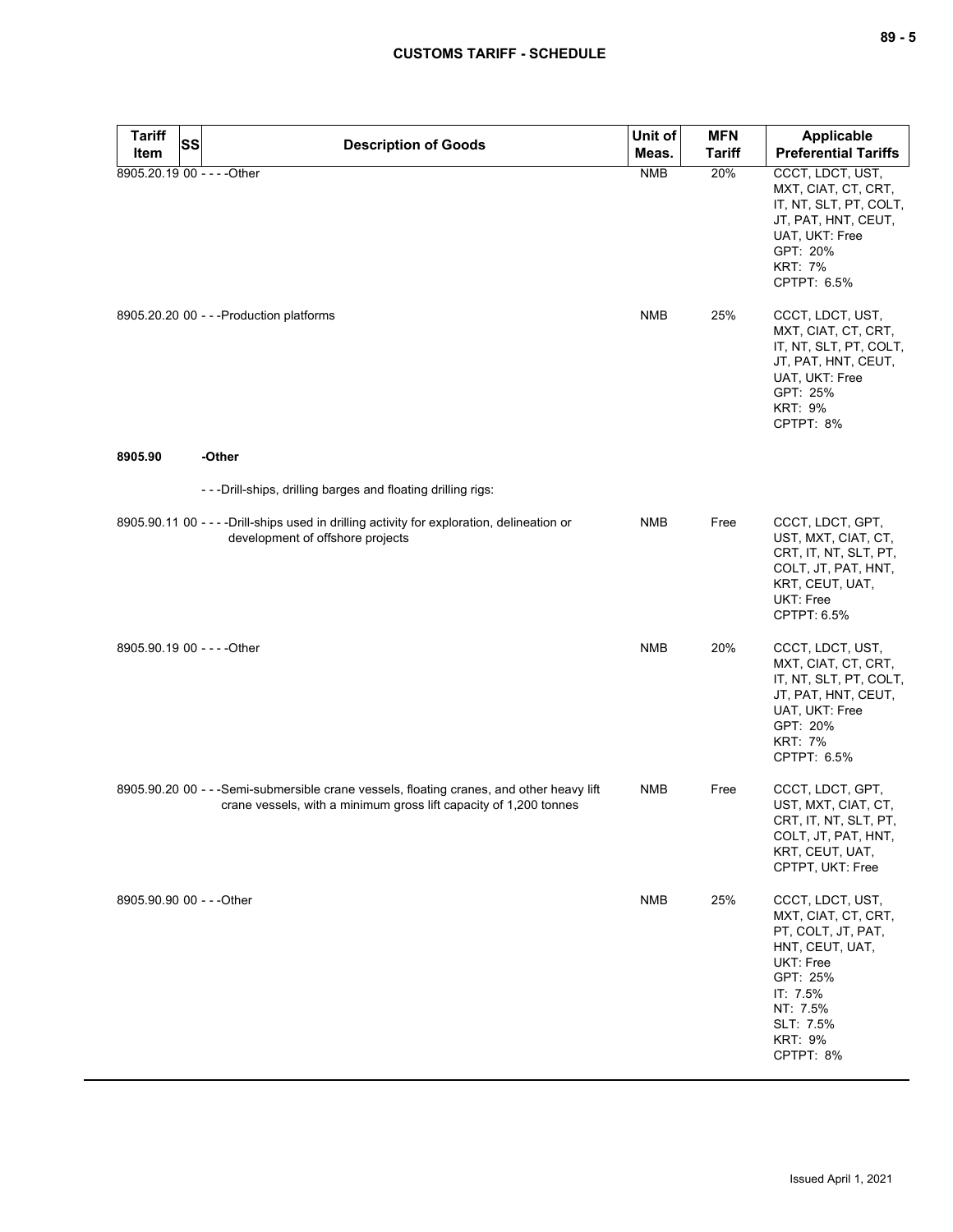| <b>Tariff</b><br><b>SS</b><br>Item | <b>Description of Goods</b>                                                                               | Unit of<br>Meas. | <b>MFN</b><br><b>Tariff</b> | Applicable<br><b>Preferential Tariffs</b>                                                                                                                |
|------------------------------------|-----------------------------------------------------------------------------------------------------------|------------------|-----------------------------|----------------------------------------------------------------------------------------------------------------------------------------------------------|
| 89.06                              | Other vessels, including warships and lifeboats other than rowing<br>boats.                               |                  |                             |                                                                                                                                                          |
| 8906.10.00 00 - Warships           |                                                                                                           | <b>NMB</b>       | 25%                         | CCCT, LDCT, UST,<br>MXT, CIAT, CT, CRT,<br>IT, NT, SLT, PT, COLT,<br>JT, PAT, HNT, KRT,<br>CEUT, UAT, CPTPT,<br>UKT: Free<br>GPT: 25%                    |
| 8906.90                            | -Other                                                                                                    |                  |                             |                                                                                                                                                          |
|                                    | - - - Open vessels:                                                                                       |                  |                             |                                                                                                                                                          |
|                                    | 8906.90.11 00 - - - - Lifeboats imported by societies dedicated to the saving of lives                    | <b>NMB</b>       | Free                        | CCCT, LDCT, GPT,<br>UST, MXT, CIAT, CT,<br>CRT, IT, NT, SLT, PT,<br>COLT, JT, PAT, HNT,<br>KRT, CEUT, UAT,<br>CPTPT, UKT: Free                           |
| 8906.90.19 00 - - - - Other        |                                                                                                           | <b>NMB</b>       | 15%                         | CCCT, LDCT, UST,<br>MXT, CIAT, CT, CRT,<br>IT, NT, SLT, PT, COLT,<br>JT, PAT, HNT, KRT,<br>CEUT, UAT, UKT: Free<br>GPT: 10%<br>CPTPT: 5%                 |
|                                    | $--$ Other:                                                                                               |                  |                             |                                                                                                                                                          |
|                                    | 8906.90.91 00 - - - - Of dimensions exceeding a length of 294.13 m and a beam of 32.31 m                  | <b>NMB</b>       | 25%                         | CCCT, LDCT, UST,<br>MXT, CIAT, CT, CRT,<br>IT, NT, SLT, PT, COLT,<br>JT, PAT, HNT, CEUT,<br>UAT, CPTPT,<br>UKT: Free<br>GPT: 25%<br><b>KRT: 9%</b>       |
| 8906.90.99 00 - - - - Other        |                                                                                                           | <b>NMB</b>       | 25%                         | CCCT, LDCT, UST,<br>MXT, CIAT, CT, CRT,<br>IT, NT, SLT, PT, COLT,<br>JT, PAT, HNT, CEUT,<br>UAT, UKT: Free<br>GPT: 25%<br><b>KRT: 9%</b><br>CPTPT: 15.5% |
| 89.07                              | Other floating structures (for example, rafts, tanks, coffer-dams,<br>landing-stages, buoys and beacons). |                  |                             |                                                                                                                                                          |
| 8907.10                            | -Inflatable rafts                                                                                         |                  |                             |                                                                                                                                                          |